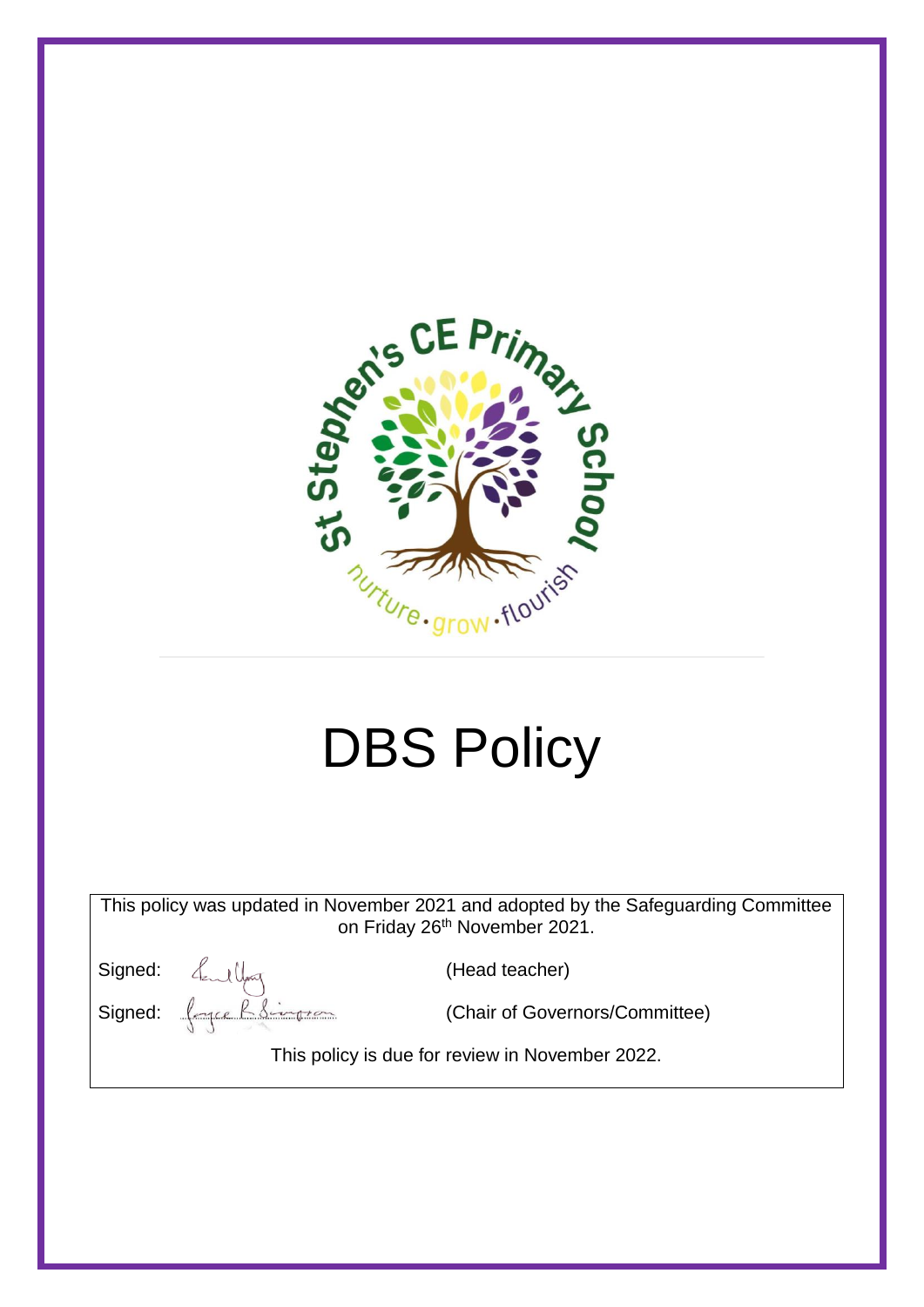#### **Contents:**

[Statement of intent](#page-1-0)

- 1. [Legal framework](#page-16-0)
- 2. [Definitions](#page-16-0)
- 3. [Roles and responsibilities](#page-16-0)
- 4. [Procedures for staff](#page-16-0)
- 5. [Procedures for governors](#page-16-0)
- 6. [Procedures for volunteers](#page-16-0)
- 7. [Procedures for visitors](#page-16-0)
- 8. [Procedures for contractors](#page-16-0)
- 9. [Staff who have lived or worked outside the UK](#page-16-0)
- 10. [Procedures for adults supervising children on work experience](#page-16-0)
- 11. [Procedures for alternate provision](#page-16-0)
- 12. [Procedures for arranged homestays during exchange visits](#page-10-0)
- 13. [Disclosures containing criminal information](#page-16-0)
- 14. [Making a recruitment decision](#page-11-0)
- 15. [DBS update service](#page-16-0)
- 16. [Referral to the DBS](#page-16-0)
- 17. [Recruitment of ex-offenders](#page-16-0)
- 18. [Single central record \(SCR\)](#page-16-0)
- 19. [Data handling](#page-16-0)
- 20. [Monitoring and review](#page-16-0)

#### Appendices

- a) [Recruitment of Ex-Offenders Statement](#page-14-0)
- b) Flowchart of DBS and Barred List Checks

## <span id="page-1-0"></span>**Statement of intent**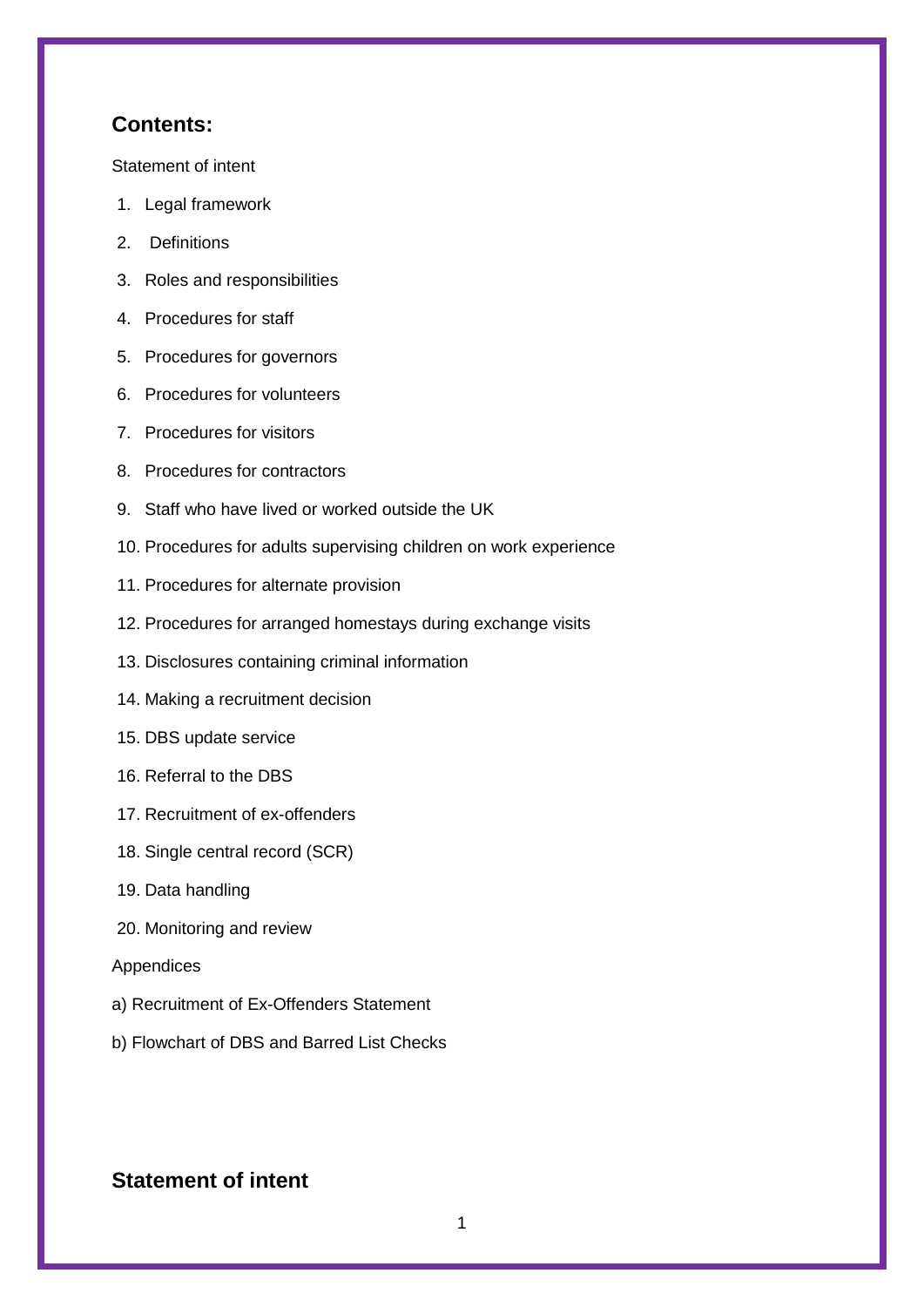At Stephen's, we are committed to promoting the welfare of our staff, pupils and visitors. Ensuring the safety of our school community is of paramount importance and, as a result, this policy has been created to establish a safe environment where pupils are cared for appropriately and are free from harm.

For certain roles, the school may be required to request a DBS check as part of its recruitment process. This check may also include barred list information held on the DBS barred list, as well as any information held by the police which is relevant to the role applied for.

DBS checks allow the school to ascertain an individual's suitability to work with children in an educational environment. This policy will ensure that all staff, pupils and parents are aware of the measures taken by the school to promote the welfare of the school community.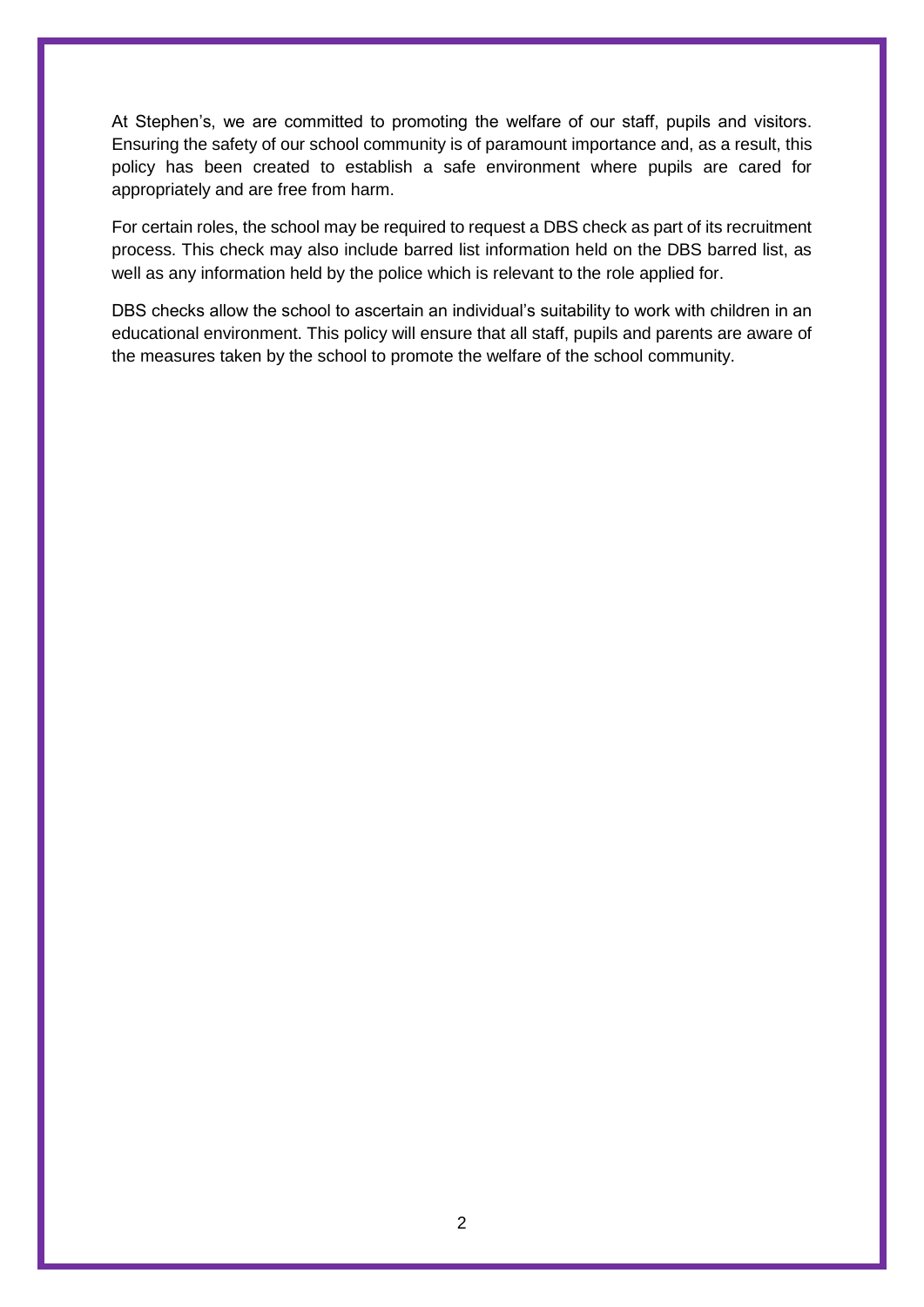# **1. Legal framework**

This policy has due regard to all relevant legislation and statutory guidance including, but not limited to, the following:

- Rehabilitation of Offenders Act 1974
- Rehabilitation of Offenders Act 1974 (Exceptions) Order 1975 (Amendment) (England and Wales) Order 2016
- Rehabilitation of Offenders Act 1974 (Exceptions) Order 1975 (Amendment) (England and Wales) Order 2020
- Police Act 1997
- Police Act 1997 (Criminal Records) (Registration) Regulations 2006
- Childcare (Disqualification) Regulations 2018
- Data Protection Act 2018
- Safeguarding Vulnerable Groups Act 2006
- Equality Act 2010
- Human Rights Act 1998
- Children Act 1989
- The UK General Data Protection Regulation (UK GDPR)
- DfE (2021) 'Keeping children safe in education'
- DfE (2020) 'Changes to checks for EU sanctions on EEA teachers'
- DfE (2021) 'Recruit teachers from overseas'
- DBS (2014) 'Sample policy on the recruitment of ex-offenders'
- DBS (2018) 'Handling of DBS certificate information'
- DBS and Ministry of Justice (2020) 'DBS filtering guide'
- Home Office (2015) 'Revised Code of Practice for Disclosure and Barring Service Registered Persons'

This policy operates in conjunction with the following school policies:

- Safer Recruitment Policy
- Employment of Ex-Offenders Policy
- Child Protection and Safeguarding Policy
- Single Central Record
- Data Protection Policy
- Records Management Policy
- Disciplinary Policy and Procedure

# **2. Definitions**

#### **Standard DBS**

This provides information about convictions and cautions (unless they relate to a youth caution) held on the Police National Computer (PNC), regardless of whether they are spent under the Rehabilitation of Offenders Act 1974. The law does allow for certain old and minor matters to be filtered out.

#### **Enhanced DBS**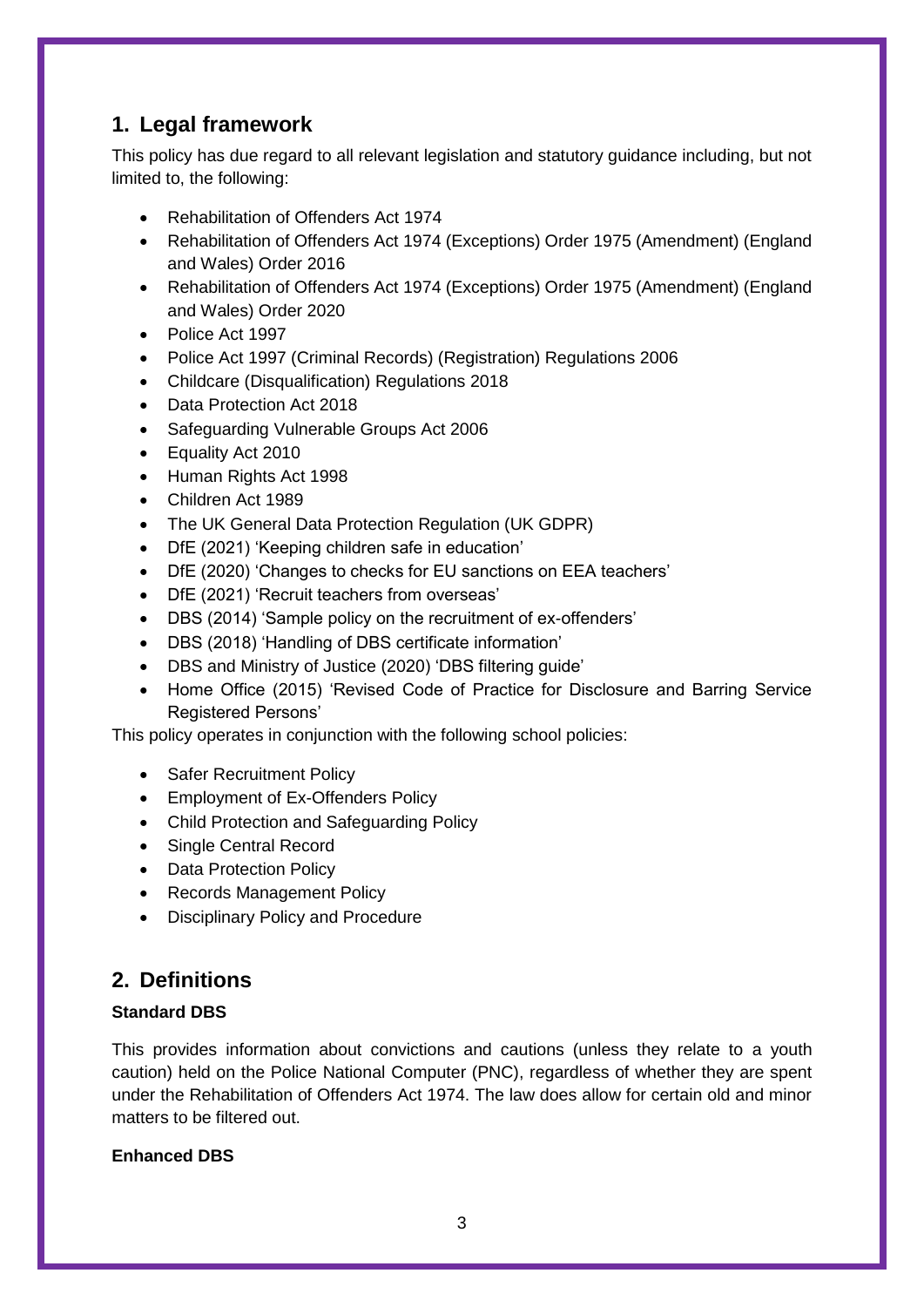This provides the same information as a standard check, plus any approved information held by the police which a chief officer reasonably believes to be relevant and considers ought to be disclosed.

#### **Enhanced DBS with barred list check**

Where people are working or seeking to work in regulated activity with children, this allows an additional check to be made as to whether the person appears on the children's barred list.

The position being applied for, or activities undertaken, must be eligible for an enhanced DBS check in line with the above criteria and be for a purpose listed in the Police Act 1997 (Criminal Records) (No2) Regulations 2009 as qualifying for a barred list(s) check.

#### **DBS certificates issued on or after 28 November 2020**

The following changes to filtering rules have been made for standard and enhanced DBS certificates:

- Warnings, reprimands and youth cautions will no longer be automatically disclosed on a DBS certificate
- The multiple conviction rule has been removed, meaning that if an individual has more than one conviction, regardless of offence type or time passed, each conviction will be considered against the remaining rules individually, rather than all being automatically disclosed

#### **Regulated activity**

Regulated activity includes:

- Teaching, training, instructing, caring for or supervising children if the person is unsupervised, or providing advice or guidance on physical, emotional or educational wellbeing, or driving a vehicle only for children.
- Work for a limited range of establishments (known as 'specified places', which include schools and colleges) with the opportunity for contact with children, but not including work done by supervised volunteers.

Work under the above criteria is regulated activity if it is carried out frequently by the same person or if the 'period condition' is satisfied. The period condition is satisfied if:

- The person carrying out the activity does so at any time on more than three days in any period of 30 days.
- If the activity is done at any time between 2:00am and 6:00am and it gives the person the opportunity to have face-to-face contact with children.

Some activities are always regulated activities, regardless of frequency or whether the person conducting the activity is supervised. This includes the following:

 Intimate or personal care, or overnight activity, including helping a child with eating and drinking for reasons of illness or disability or in connection with toileting, washing, bathing and dressing for reasons of age, illness and disability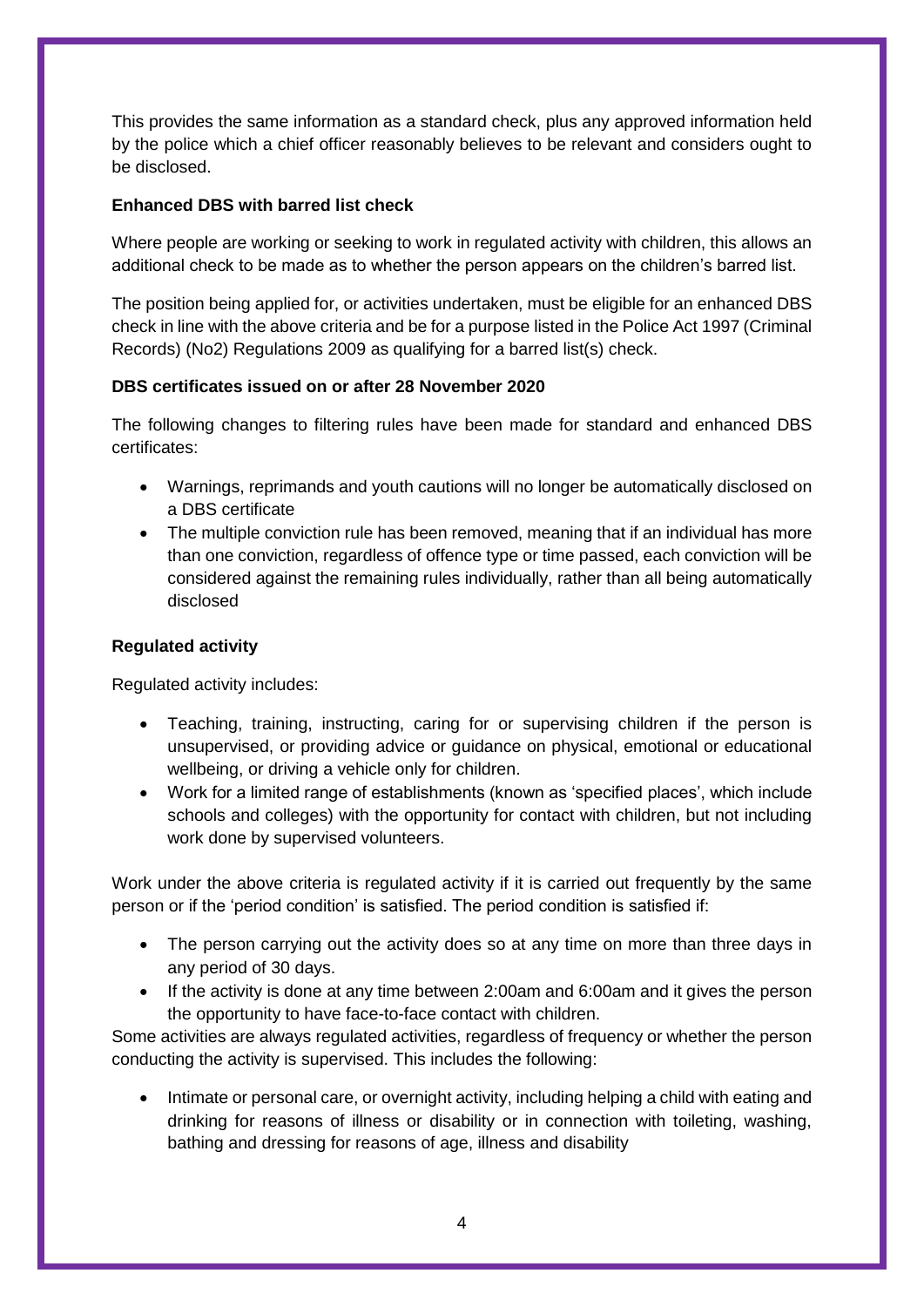Health care, i.e. care for children provided by, or under the direction or supervision of, a regulated health care professional

Regulated activity does not include the following:

- Paid work in specified places which is occasional and temporary and does not involve teaching and training
- Supervised activity, which is paid, in non-specified settings, e.g. youth clubs, sport clubs.

# **3. Roles and responsibilities**

The governing body is responsible for:

- Approving the headteacher's decisions with regards to disclosure information concerning existing and prospective employees.
- Ensuring that this DBS Policy and the Home Office's Code of Practice (CoP) is adhered to at all times.
- Ensuring all agreed DBS procedures are adhered to for both current and prospective employees.
- Monitoring the school's single central record (SCR), ensuring its compliance with requirements.

The headteacher is responsible for:

- Making decisions with regards to disclosure information concerning existing and prospective employees.
- Ensuring that they are aware of any posts in the school that are subject to a DBS check.
- Maintaining an up-to-date SCR.
- Ensuring that any job descriptions and person specifications for any posts within the school indicate whether an individual will require a DBS check, as well as what level of check is required.
- Taking reasonable steps to make sure that any individual who is not an employee, but who is covering an existing post or other work within the school, holds the appropriate level of DBS check.
- Ensuring that all members of staff hold current, acceptable DBS checks according to the appropriate level required, and that upcoming renewals are applied for within two months prior to the renewal date.
- Ensuring that new employees are aware of the DBS update service and encouraging them to subscribe to this.
- Informing the LA of any decisions made regarding disclosure information.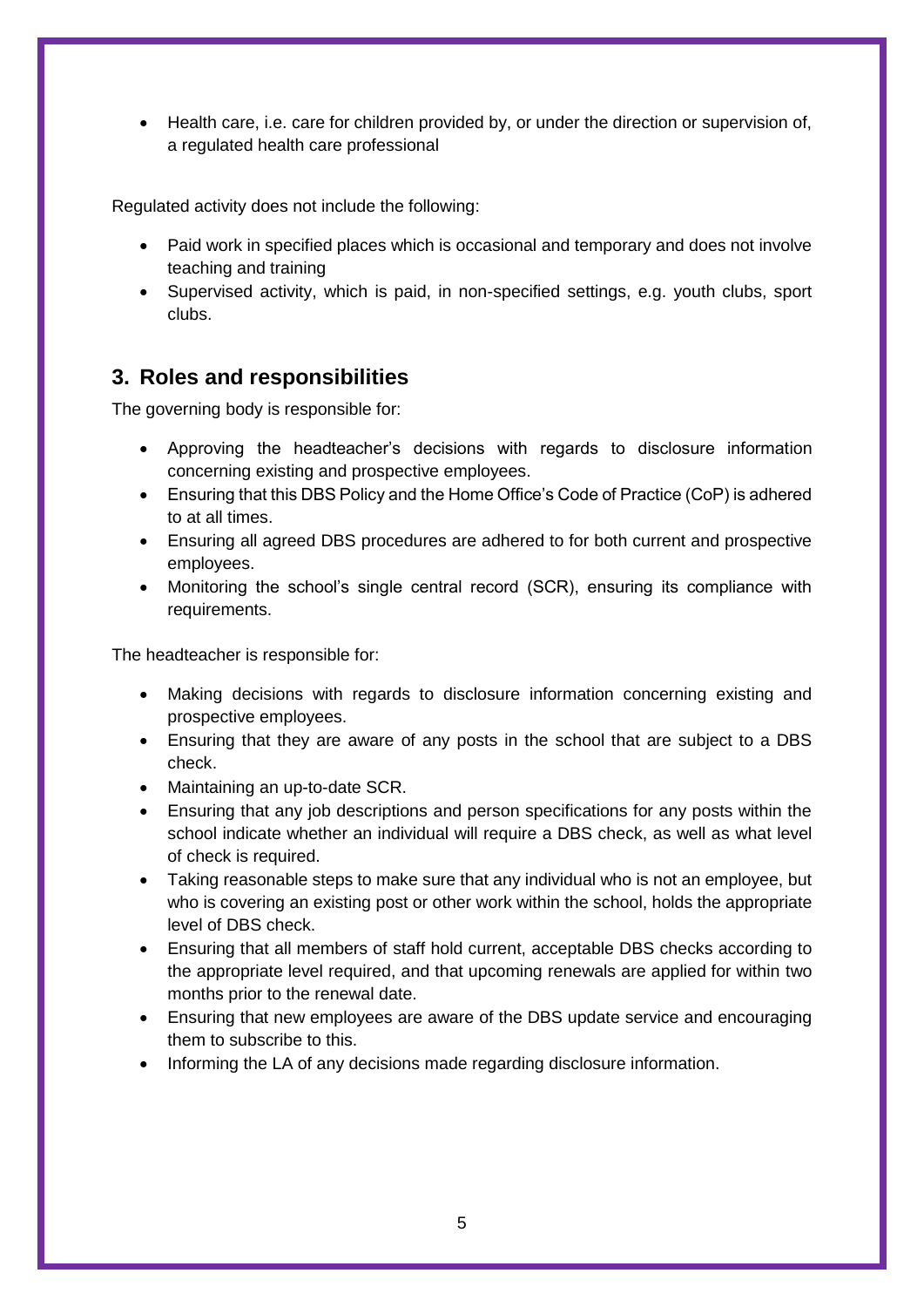# **4. Procedures for staff**

#### **New members of staff**

Staff who will be in regulated activity are required to obtain an enhanced DBS certificate with a barred list check. All other staff who have an opportunity for regular contact with children who are not engaging in regulated activity are required to obtain an enhanced DBS certificate, which does not include barred list information.

Staff are required to show the original DBS certificate to the headteacher before they begin their employment or as soon as practicable after their employment begins. Where a member of staff will start work in regulated activity before the DBS certificate is available, the headteacher will ensure the individual is appropriately supervised and that all other checks, including a separate barred list check, have been carried out.

Separate barred list checks will only be conducted in the following circumstances:

- For newly appointed staff who are engaging in regulated activity, pending the receipt of an enhanced certificate with barred list information from the DBS
- Where an individual has worked in a role in an education setting that brought them into regular contact with pupils which ended not more than three months prior to that person's appointment to the organisation

There is no requirement for the school to obtain an enhanced DBS certificate or carry out checks for events that may have occurred outside the UK if, during a period which ended not more than three months before the individual's appointment, they have worked in:

- A school in England:
	- Which brought them regularly into contact with children or young people.
	- To which they were appointed on or after 12 May 2006 and which did not bring them regularly into contact with children or young people.
- In an institution within the FE sector in England, or in a 16-19 academy, in a post which involved the provision of education which brought them into regular contact with children or young people.

All other pre-appointment checks will be completed, including a barred list check, where an individual is engaging in regulated activity.

For staff who work in childcare provision, or who are directly concerned with the management of such provision, the school will ensure the appropriate checks are carried out to confirm the individuals are not disqualified under the Childcare (Disqualification) Regulations 2018.

#### **Existing staff**

Where the school has concerns about an existing staff member's suitability to work with children, all relevant checks will be carried out as if the individual were a new member of staff. If a member of staff moves from a post that was not in regulated activity into a post involving regulated activity, all the relevant checks will be carried out.

Apart from the circumstances outlined above the school is not required to request a DBS or barred list check for existing staff members.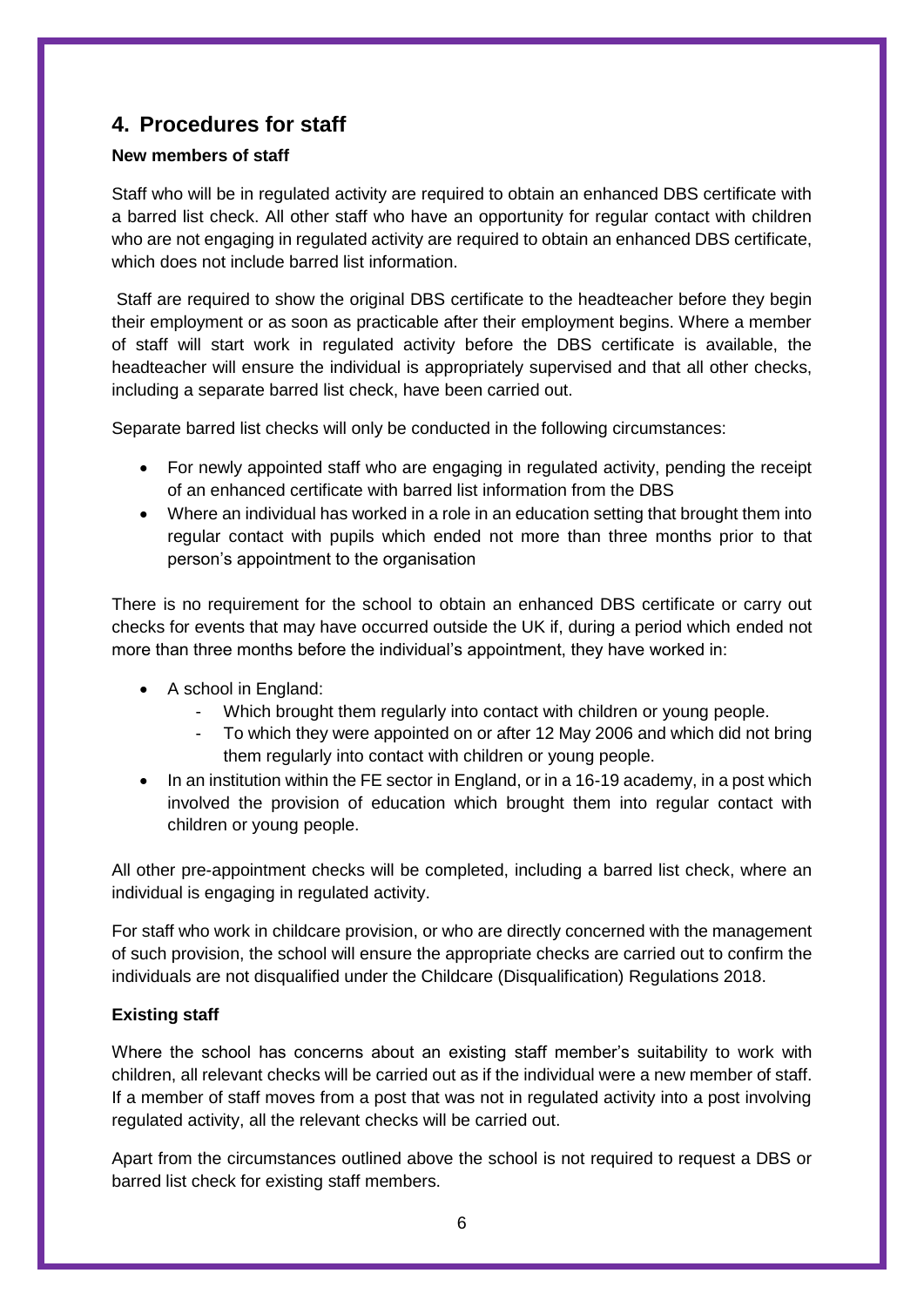#### **Agency and third-party staff**

The headteacher will obtain written confirmation from any agency or third-party organisation that the organisation has carried out all the necessary DBS checks on an individual who will be working at the school that the school would otherwise perform. Where the position requires a barred list check, this will be obtained by the agency or third party prior to appointing the individual.

The headteacher will check that the individual presenting themselves for work is the same person for whom the checks have been made, e.g. by asking to see photo ID.

#### **Trainee/student teachers**

Where applicants for ITT are salaried by the school or college, the headteacher will ensure that all necessary DBS checks are carried out. As trainee teachers are likely to be engaging in regulated activity, an enhanced DBS certificate (including barred list information) must be obtained.

Where trainee teachers are fee-funded, the training provider is responsible for carrying out the necessary checks. The headteacher will obtain written confirmation that the necessary checks have been carried out, and that the trainee has been judged by the provider to be suitable to work with children.

## **5. Procedures for governors**

Enhanced DBS checks are mandatory for governors but not associate members. The governing board will apply for a certificate for any governor who does not have an enhanced certificate.

A barred list check will only be required for governors who, aside from their governance duties, are engaged in regulated activity. The governing board will contact The Teaching Regulation Agency (TRA) Employer Access services to check if a proposed governor is barred because of a section 128 direction.

## **6. Procedures for volunteers**

Under no circumstances will a volunteer who has undergone no checks be left unsupervised or allowed to work in regulated activity. The school business manager will obtain an enhanced DBS check, with barred list information, for any volunteer who is new to working in regulated activity.

In some circumstances, the school business manager may obtain an enhanced DBS certificate for volunteers who are not engaged in regulated activity but will not request barred list information. There is no requirement to re-check volunteers in regulated activity if they have already had a DBS check, including barred list information; however, the school will conduct a repeat DBS check, with barred list information, where there are concerns about a volunteer.

The headteacher will undertake a risk assessment and use their professional judgement when deciding whether to obtain an enhanced DBS certificate for any volunteer not engaging in regulated activity. The risk assessment will consider the following: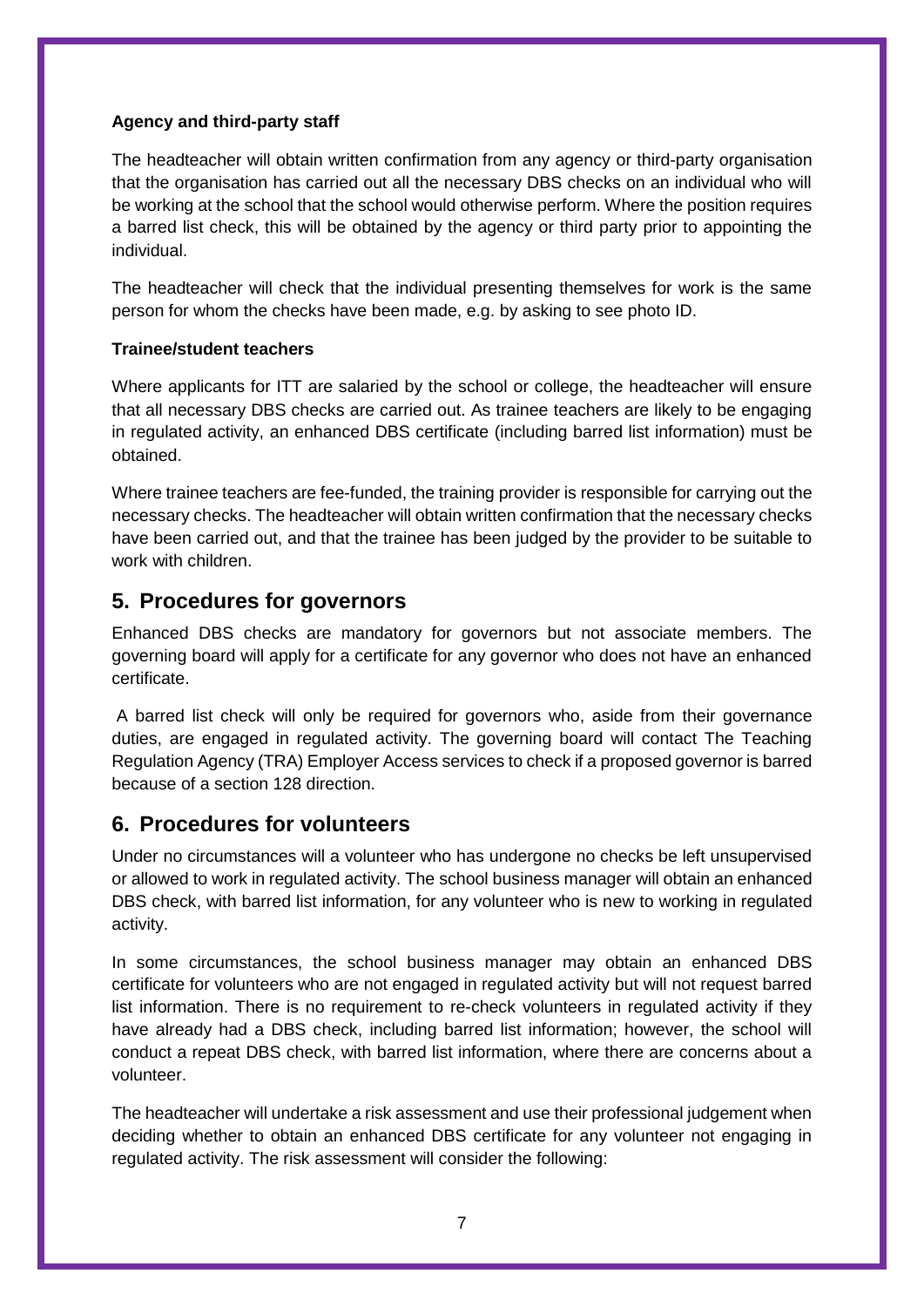- The nature of the volunteer's work with children
- What the school knows about the volunteer, including formal or informal information offered by others
- Whether the volunteer has other employment or undertakes voluntary activities where referees can advise on their suitability
- Whether the role is eligible for an enhanced DBS check

Details of the risk assessment will be recorded.

The headteacher will determine whether a volunteer is supervised. For a person to be considered supervised, the supervision must be:

- By a person who is in regulated activity.
- Regular and day-to-day.
- Reasonable in all the circumstances to ensure the protection of children

When allowing any volunteers to work at the school, the headteacher will check that the individual presenting themselves for work is the same person for whom the checks have been made.

## **7. Procedures for visitors**

The school does not have the power to request DBS checks to be carried out on visitors, e.g. pupils' relatives or other visitors attending a sports day, or ask to see DBS certificates for visitors. The headteacher will use their professional judgement when considering the need to escort or supervise visitors.

For visitors attending the school in a professional capacity, ID checks will be carried out and the school will be assured that the visitor has had the appropriate DBS check or will have the visitor's employer(s) confirm that their staff have received the appropriate checks.

## **8. Procedures for contractors**

Under no circumstances will a contractor who has undergone no checks be allowed to work unsupervised or engage in regulated activity at the school. The school is responsible for determining the appropriate level of supervision depending on the circumstances.

The headteacher will ensure the school's safeguarding requirements are set out in the contract with the contractor.

Contractors who engage in regulated activity will be required to obtain an enhanced DBS certificate with barred list check. Any contractors who have the opportunity for regular contact with children, but who would not be in regulated activity, will be required to obtain an enhanced DBS check. In considering whether contact is regular, it is irrelevant whether the contractor works on a single site or across a number of sites.

Where the contractor does not have opportunity for regular contact with pupils, the headteacher will decide whether a basic DBS disclosure is appropriate.

If a contractor working at the school is self-employed, the headteacher will consider if they need to obtain a DBS check on the contractor's behalf. The headteacher will check the identity of contractors and their staff upon arrival to the school.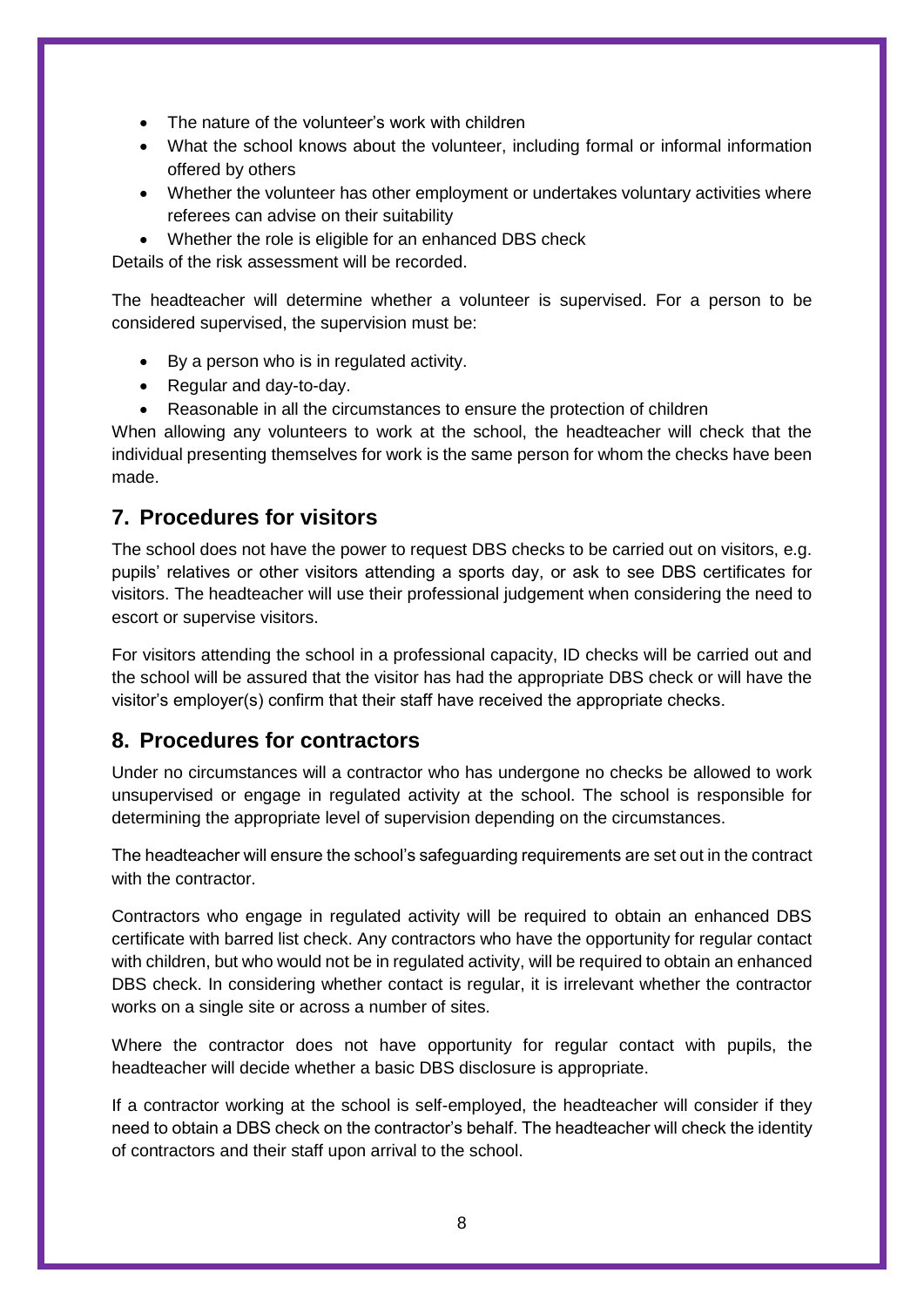# **9. Staff who have lived or worked outside the UK**

New staff members who have lived or worked outside the UK will undergo the same checks as all other staff, including obtaining an enhanced DBS certificate with barred list information, in line with the procedures outlined in [section 4](#page-16-0) of this policy.

As of January 2021, the TRA no longer maintains a list of teachers from the European Economic Area (EEA) with sanctions. The school will continue to carry out safer recruitment checks on all applicants. For applicants who have lived or worked outside of the UK, the school will make any further checks it deems appropriate so that relevant events that occurred outside the UK can be considered, even if the applicant has never been to the UK.

Additional checks will be carried out for teaching roles, e.g. checking documents issued by overseas teaching authorities. The school will request that teachers provide a letter of professional standing issued by the professional regulating authority in the country in which they worked, confirming that they have not imposed any sanctions or restrictions and if they are aware of any reason why they may be unsuitable to teach.

The DBS cannot obtain police records from overseas; however, a check will be conducted to establish whether the individual has disclosed any criminal convictions during their time in the UK. As the DBS cannot provide details of police records for overseas applications, the school is aware that the DBS information may not provide a complete picture of a candidate's criminal record. Where appropriate, the school will conduct additional recruitment checks such as obtaining a certificate of good conduct from relevant embassies or the police.

The school will be extra vigilant when considering an applicant from overseas and will obtain additional references to ensure their suitability for the role.

## **10. Procedures for adults supervising children on work experience**

The school will consider the specific circumstances of the work experience placement when considering what level, if any, of DBS check is required on individuals supervising pupils, including those aged 16 and over, on the placement. Consideration will be given to whether the person providing supervision to the pupil will be unsupervised themselves and providing the supervision frequently, i.e. more than three days in a 30-day period, or overnight.

The headteacher will ask the employer providing the work experience to confirm that any member of staff who will be working with the child unsupervised and frequently is not a barred person.

The school is not able to request an enhanced DBS check with barred list information for staff supervising pupils who are aged 16 to 17. Work experience providers are not able to request any DBS checks for pupils under 16. The school will ensure all work experience providers have policies and procedures in place to protect pupils from harm.

## **11. Procedures for alternative provision**

Where a pupil is placed in alternative provision, the headteacher will obtain written confirmation from the provider that the appropriate DBS checks have been carried out on the provider's staff.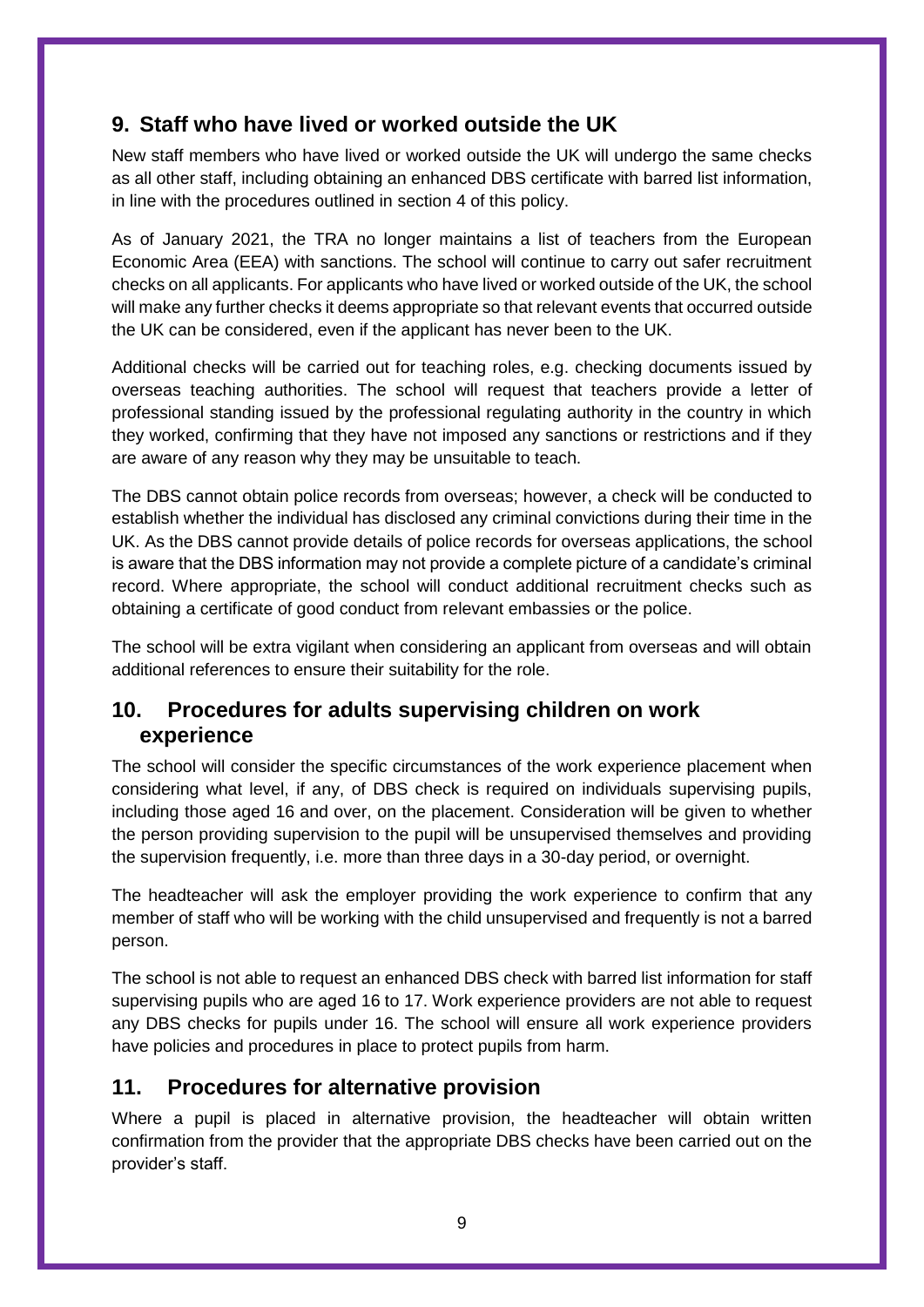# <span id="page-10-0"></span>**12. Procedures for arranged homestays during exchange visits**

When arranging a homestay for a visiting pupil in the UK, the headteacher will consider the suitability of the adults in the respective families who will be responsible for the visiting child during the stay.

Where the headteacher arranges for a visiting child to be provided with care and accommodation in the home of a family to which they are not related, the responsible adults will be engaging in regulated activity for the duration of the stay. In these circumstances, and where the school has the power to terminate such a homestay, the school will be the regulated activity provider.

When arranging homestays, the headteacher will use professional judgement to assess the suitability of the adults in those families who will be responsible for the visiting child during their stay. To help inform the assessment, the headteacher will obtain enhanced DBS certificates with barred list information. The headteacher may decide to obtain an enhanced DBS certificate in respect of anyone aged 16 or over in the household where the child will be staying.

When arranging a homestay abroad, the headteacher will liaise with partner schools abroad to establish a shared understanding of, and agreement to the arrangements in place for the visit. The headteacher will use professional judgement to determine that the arrangements are appropriate and sufficient to safeguard every child who will take part in the exchange. The headteacher may decide to contact the relevant foreign embassy or High Commission of the country in question to discuss what checks may be possible in respect of those providing homestay outside of the UK.

Where a period of UK homestay lasts 28 days or more, for a child aged under 16 (or 18 if the child has disabilities), this may amount to private fostering under the Children Act 1989. Where this is the case, the headteacher will notify the LA of the arrangements.

# **13. Disclosures containing criminal information**

A DBS check is considered to contain criminal information if it includes details of the following:

- A police record of convictions and cautions
- DBS barred list
- Any other relevant criminal information obtained by the police

If an individual has more than one conviction, regardless of offence type or time passed, each conviction will be considered individually, rather than all being automatically disclosed.

In the event of a disclosure containing criminal information, the headteacher will check whether the individual has obtained any previous criminal convictions or cautions by instructing them to complete a disclosure review form, which will be followed by a meeting. The headteacher will discuss the disclosed information with the governing board and LA immediately to agree a course of action regarding any prospective or existing employee.

The individual will be required to attend a meeting with the headteacher to confirm that the convictions are theirs. If the individual denies that the convictions relate to them, the headteacher will contact the DBS to carry out an investigation. If it is established by the DBS that the convictions do concern the individual, the headteacher will explore the circumstances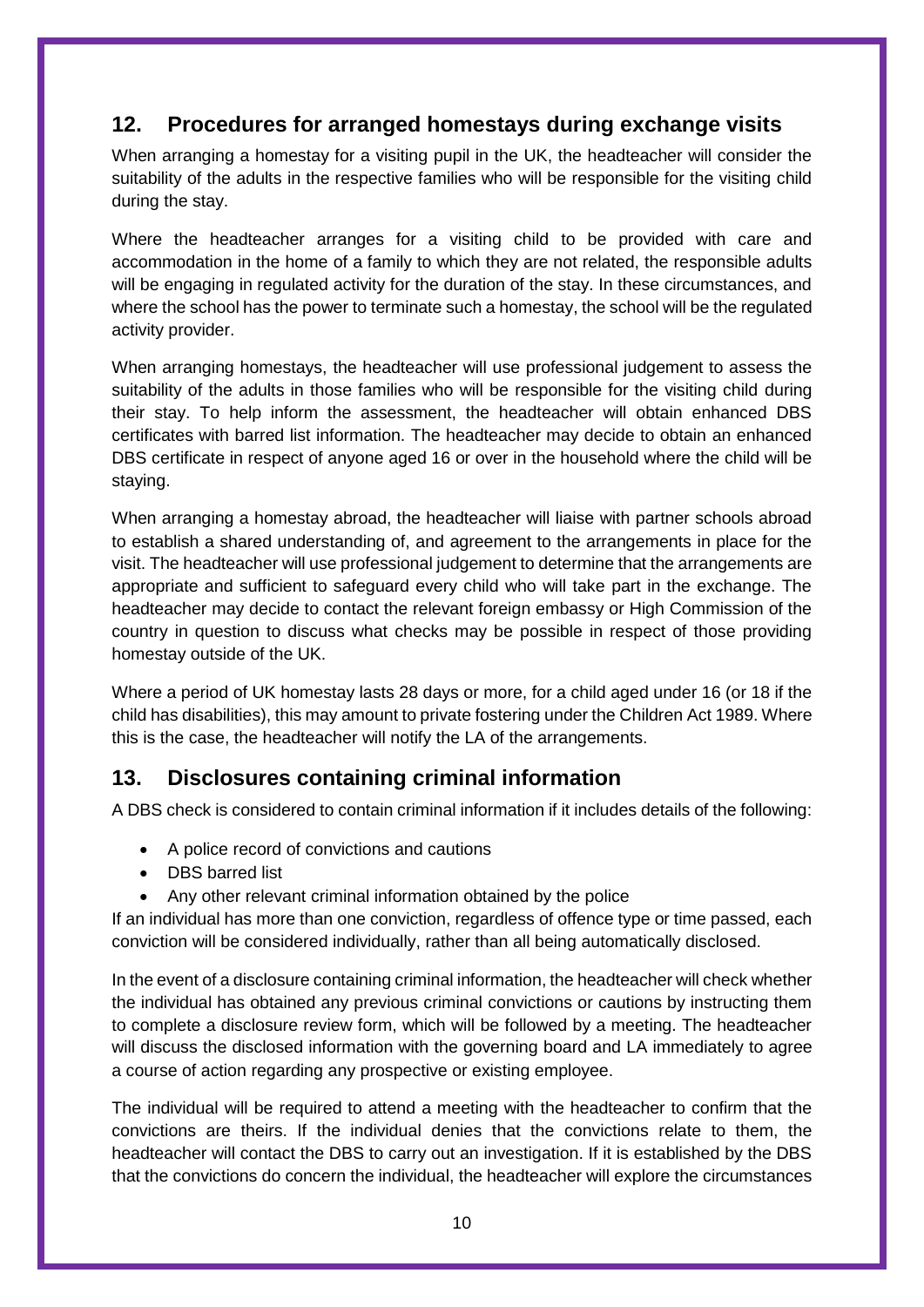surrounding these and their suitability to work with children, in accordance with the governing board and LA.

For prospective employees, all posts will remain pending whilst meetings and investigations take place - an exception applies if the headteacher was already aware of the employee's convictions and had previously discussed with the governing board and LA that they were still suitable for their appointment, or, if it is revealed that the convictions do not relate to the individual concerned.

For current employees, the headteacher will consider whether adjustments will need to be made whilst meetings and investigations take place, including:

- Whether the employee can continue their practice.
- Whether closer supervision is required of the employee.
- Whether the employee should be temporarily transferred to other duties.
- Whether the employee should be dealt with in accordance with the Disciplinary Policy and Procedure and suspended with entitlement to full pay.

The headteacher will consult the school business manager when deciding what adjustments will need to be made for the employee concerned.

## <span id="page-11-0"></span>**14. Making a recruitment decision**

All offers of employment made by the school will be conditional upon satisfactory completion of the mandatory pre-employment checks.

The school business manager will consider the magnitude of any DBS disclosures.

**Major disclosures** will result in the candidate being automatically unsuitable for the role. These include where the adult is named on the following lists:

- Children's barred list
- Adults' barred list

**Serious disclosures** which involve criminal activity, but do not pose a risk to pupils, will be discussed with the headteacher prior to the candidate being accepted for the role. The headteacher will endeavour to ascertain the relevant facts from the individual and decide upon a conclusion. Following this, the candidate will receive a rejection or acceptance letter.

When considering an applicant who will not be working in regulated activity, the school will not take into account any minor or old convictions which are 'protected' from disclosure, as defined by the Rehabilitation of Offenders Act 1974 (Exceptions) Order 1975 (as amended in 2016).

When deciding to accept or reject a candidate, the school will consider the following information:

- The seriousness and relevance of the disclosure in relation to the position applied for
- The nature of the offence or other matters revealed
- The length of time since the offence or other matters occurred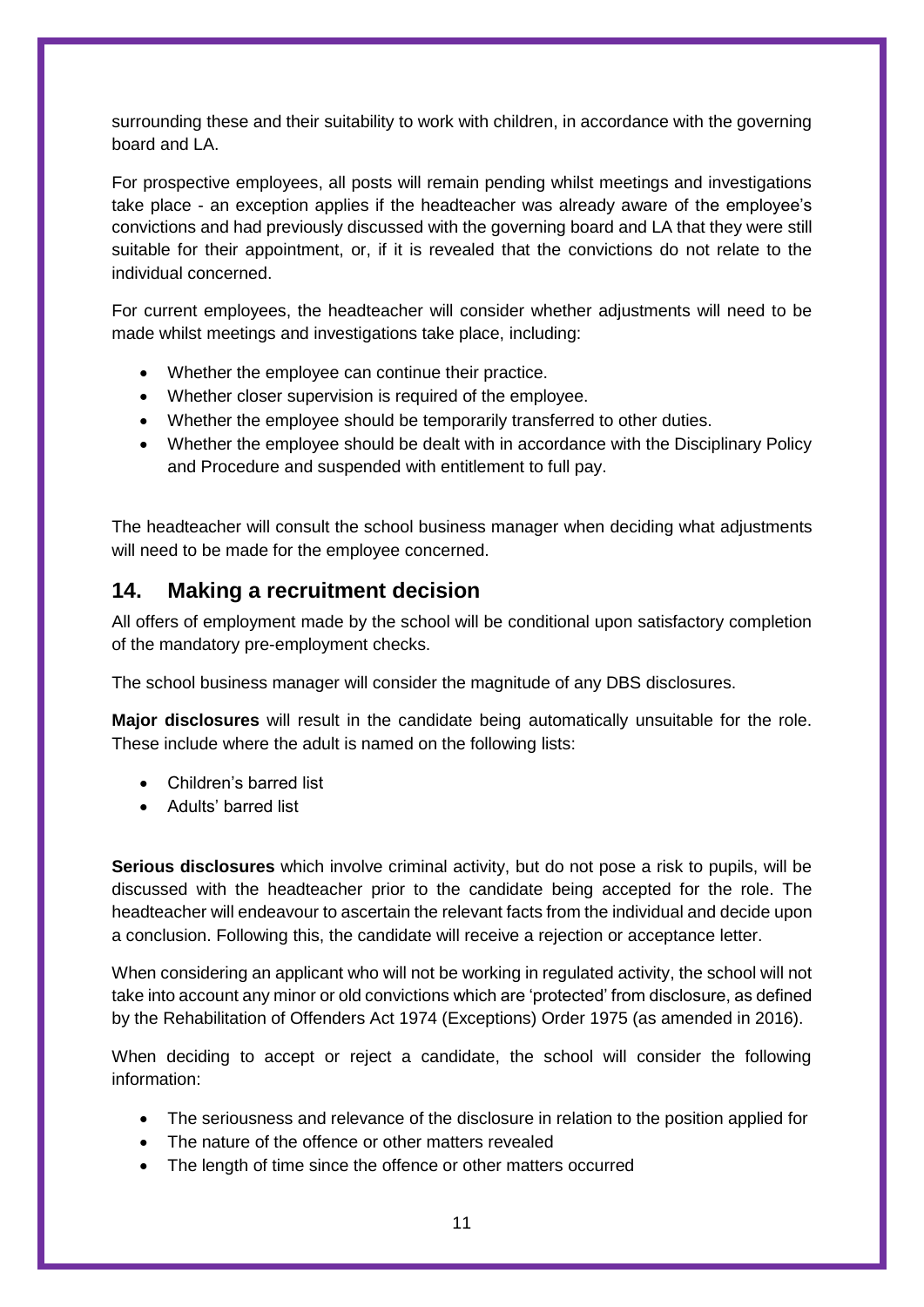- Whether it was a one-off incident or if there is a pattern of offending behaviour
- Whether the candidate's circumstances have changed since the offending behaviour or other matters occurred
- The circumstances around the incident, including any extenuating circumstances surrounding the offence, and explanations offered
- Whether the candidate has accepted responsibility for their actions

A risk assessment will be conducted by the headteacher following a positive disclosure, before deciding on the candidate's suitability. A record of all recruitment decisions following positive DBS disclosures will be kept by the school business manager. Depending on the circumstances of each case, the chair of the governing board may be asked to countersign the form recording the recruitment decision.

## **15. DBS update service**

Staff members will be encouraged to join the DBS update service to ensure that their DBS certificates are up-to-date. The school will only check the status of any DBS certificates if this is legally required for a new role or a change in role. The individual's consent will be gained before the DBS certificate status is checked.

Where consent is given, the school will check the DBS certificate to confirm it matches the individual's identity and examine the original certificate to ensure it is for the appropriate workforce and level of check.

# **16. Referral to the DBS**

The school has a legal duty to refer to the DBS any member of staff who has harmed, or poses a risk of harm, to a pupil where:

- The harm test is satisfied.
- The staff member has received a caution or conviction for a relevant offence, or if there is reason to believe the staff member has committed a listed relevant offence.
- The staff member has been removed from working in regulated activity, or would have been removed had they not left the school.
- The staff member has been moved to an area of work not in regulated activity.
- The staff member has been suspended.

Referrals will be made as soon as possible after the resignation, removal or redeployment of the staff member.

# **17. Recruitment of ex-offenders**

The school is aware of its responsibility under the Police Act 1997 not to discriminate applicants based on their criminal record. The school will only ask an individual to provide details of convictions and cautions that the school is legally entitled to consider when recruiting candidates. All candidates will be selected for interview based on their skills, qualifications and experience.

All job application forms, job adverts and recruitment briefs that require a DBS check will outline that an application for a DBS certificate will be submitted for all candidates once they have been offered the position. During the recruitment process, the school will ensure that a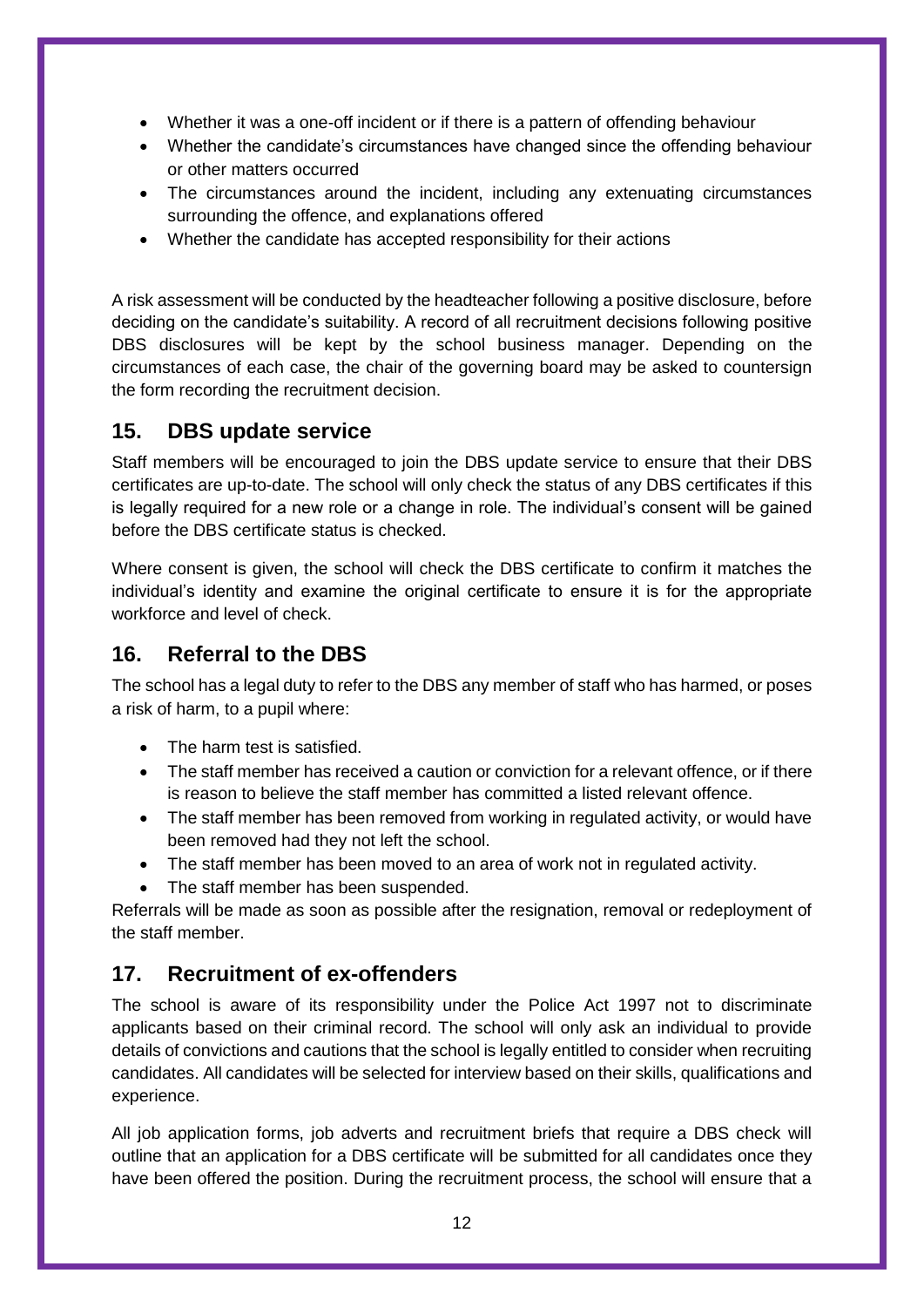discussion between the recruitment panel and headteacher takes place to evaluate any offences or other matters relevant to the position.

Candidates will be informed that failure to reveal any information which is directly related to the post could result in withdrawal of an offer of employment. Any DBS certificates that reveal criminal information will be discussed with the individual, and their eligibility for the position will be reviewed in accordance with [section 14](#page-16-0) and [section 15](#page-11-0) of this policy.

# **18. Single central record (SCR)**

The school business manager maintains an up-to-date SCR of pre-appointment checks covering all staff (including teacher trainees on salaried routes) and supply staff.

The SCR indicates whether the following checks have been carried out or certificates obtained, and the date on which each check was completed, or certificate obtained:

- An identity check
- A barred list check
- An enhanced DBS check
- A prohibition from teaching check
- [Management positions in independent schools and governors or maintained schools] A section 128 check
- Further checks on individuals who have lived or worked outside the UK
- A check of professional qualifications
- A check to establish the individual's right to work in the UK

For supply staff, the SCR also records whether written confirmation has been received from the agency supplying the member of staff that the relevant checks have been carried out and the appropriate certificates have been obtained, and details of the date on which the confirmation was received and whether any enhanced DBS certificate check have been provided in respect of the member of staff. There is no requirement for fee-funded trainee teachers to be recorded on the SCR.

The SCR is securely stored electronically.

The details of an individual will be removed from the SCR once they no longer work at the school.

# **19. Data handling**

All DBS certificates will be stored in accordance with the school's Data Protection Policy and will be stored in a securely locked and non-portable cabinet which is located in the archive room. Access to certificates will be strictly controlled and limited to those who are entitled to see them as part of their duties.

In accordance with the Police Act 1997, access to DBS certificates is strictly controlled and records will only be accessed by the headteacher and school business manager. If in exceptional circumstances, and as part of their duties, another member of staff is required to access a DBS certificate, the school will keep a record of the named individual, and the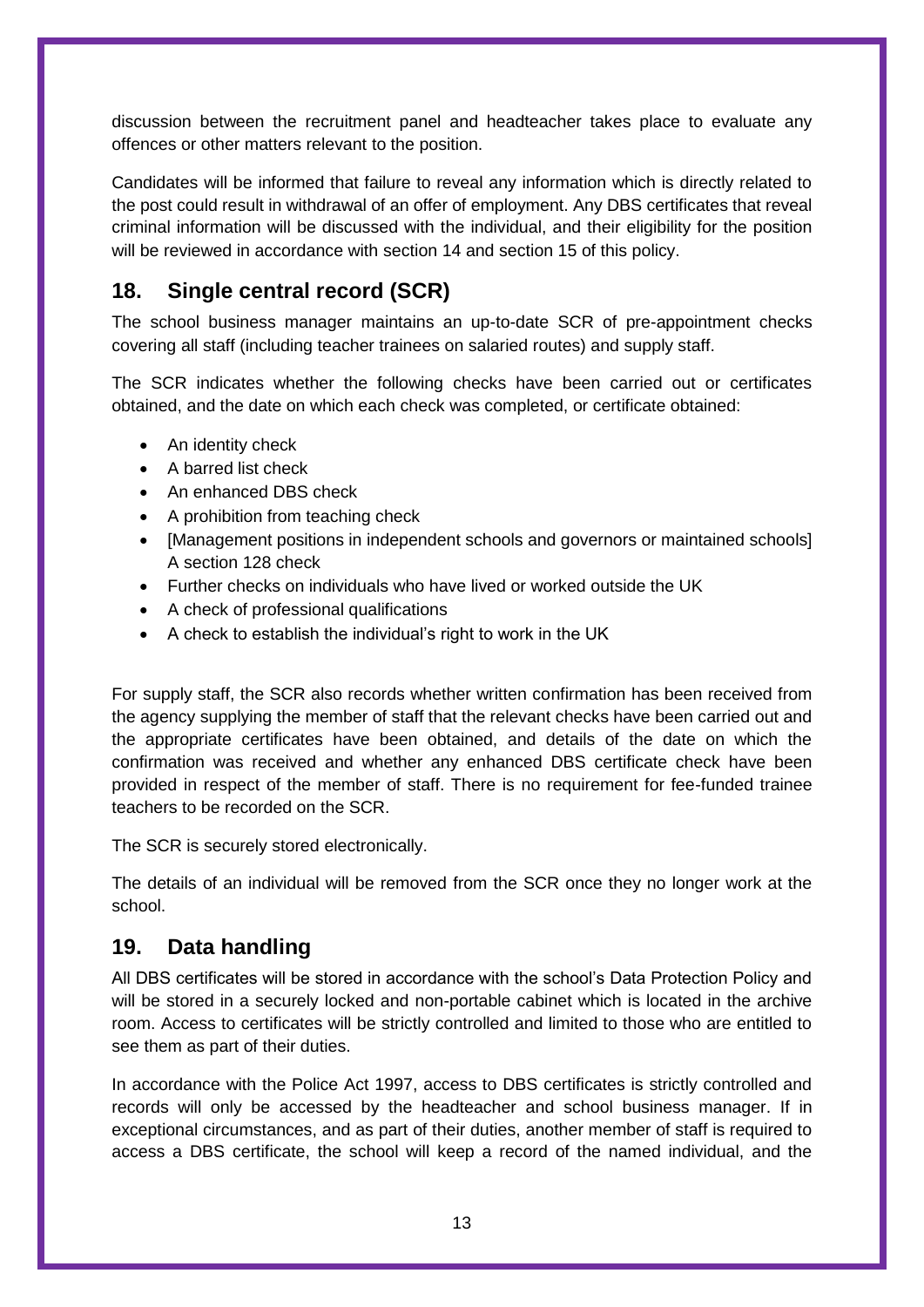individual whom the DBS certificate concerns will be informed prior to the sharing of the information.

DBS certificate information will only be used for the specific purpose for which it was requested and for which the individual's full consent has been given.

The school will not keep DBS certificates for any longer than is necessary once a recruitment decision has been made – usually, for no longer than six months to allow for the consideration and resolution of any disputes or complaints. Copies of other documents used to verify the applicant's identify, right to work and required qualifications will be kept for the personnel file. DBS certificates will be disposed of securely such as by shredding, pulping or burning. Prior to disposal, all waste will be stored securely in a confidential waste bin.

Although the school will not keep any copy of the certificate after disposal, a record will be kept of the following:

- The date of issue of the certificate
- The name of the subject
- The type of certificate requested
- The position for which it applied to
- The unique reference number
- The details of the final recruitment decision

In exceptional circumstances, such as safeguarding audits, the school may decide to retain DBS certificates for longer than six months. In such cases, the school will consult the DBS and will have due regard to the data protection and human rights of the individual concerned.

#### **20. Monitoring and review**

<span id="page-14-0"></span>This policy will be reviewed on an annual basis by the headteacher and school business manager in conjunction with the governing body. Any changes made to the policy will be amended by the school business manager and will be communicated to all members of staff. All staff are required to familiarise themselves with this policy as part of their induction programme.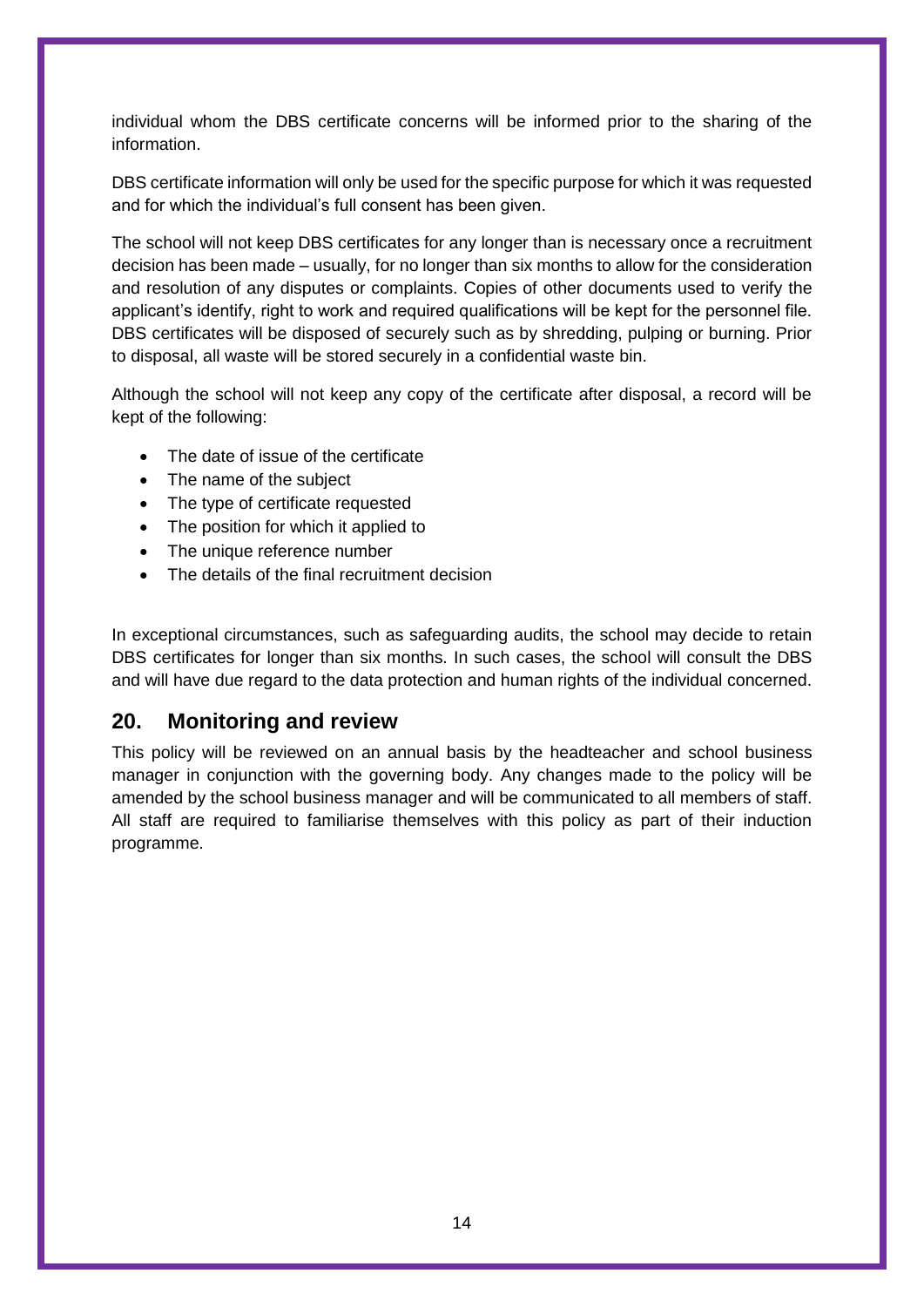# **Appendices (a)**

## **Recruitment of ex-offenders statement**

Stephen's is required to send a copy of its policy on the recruitment of ex-offenders to all job applicants which outlines the following:

- The governing board fully complies with the DBS Code of Practice and will not discriminate unfairly against any subject of a disclosure on the basis of conviction or other information revealed.
- All applicants are subject to a DBS check before the job appointment is confirmed; this includes details of convictions and cautions, as well as spent and unspent convictions. A positive disclosure will not necessarily prohibit a candidate from being offered a position.
- The school is committed to the fair treatment of all applicants, regardless of race, gender, religion, sexual orientation, responsibilities for dependants, age, physical or mental disability or offending background.
- The school promotes equal opportunity and welcomes applicants from a wide range of backgrounds, including those with criminal records.
- Candidates are selected for interviews based on their skills, qualifications and expertise.
- All application forms and recruitment notices will contain a statement that a disclosure will be requested if a position is offered.
- All applicants are encouraged to provide details of their criminal record at the earliest stage possible. This may be sent under a separate and confidential cover.
- All applicants will be made aware of the existence of the DBS Code of Practice and will be provided with a copy on request.
- The school is committed to ensuring all disclosure information will only be seen by those who require access as part of their duties.
- The school will discuss any matters revealed on a DBS certificate with the applicant before withdrawing a conditional offer of employment.
- At the interview, or in a subsequent discussion, open and measured discussion will take place on the subject of the offences.
- Failure to reveal information that is directly relevant to the position sought could lead to withdrawal of any offer made.
- Legal advice is available for all involved in the recruitment process to ensure they can identify and assess the relevance and circumstances of offences.
- All recruitment personnel have received appropriate training and guidance in the relevant legislation relating to the employment of ex-offenders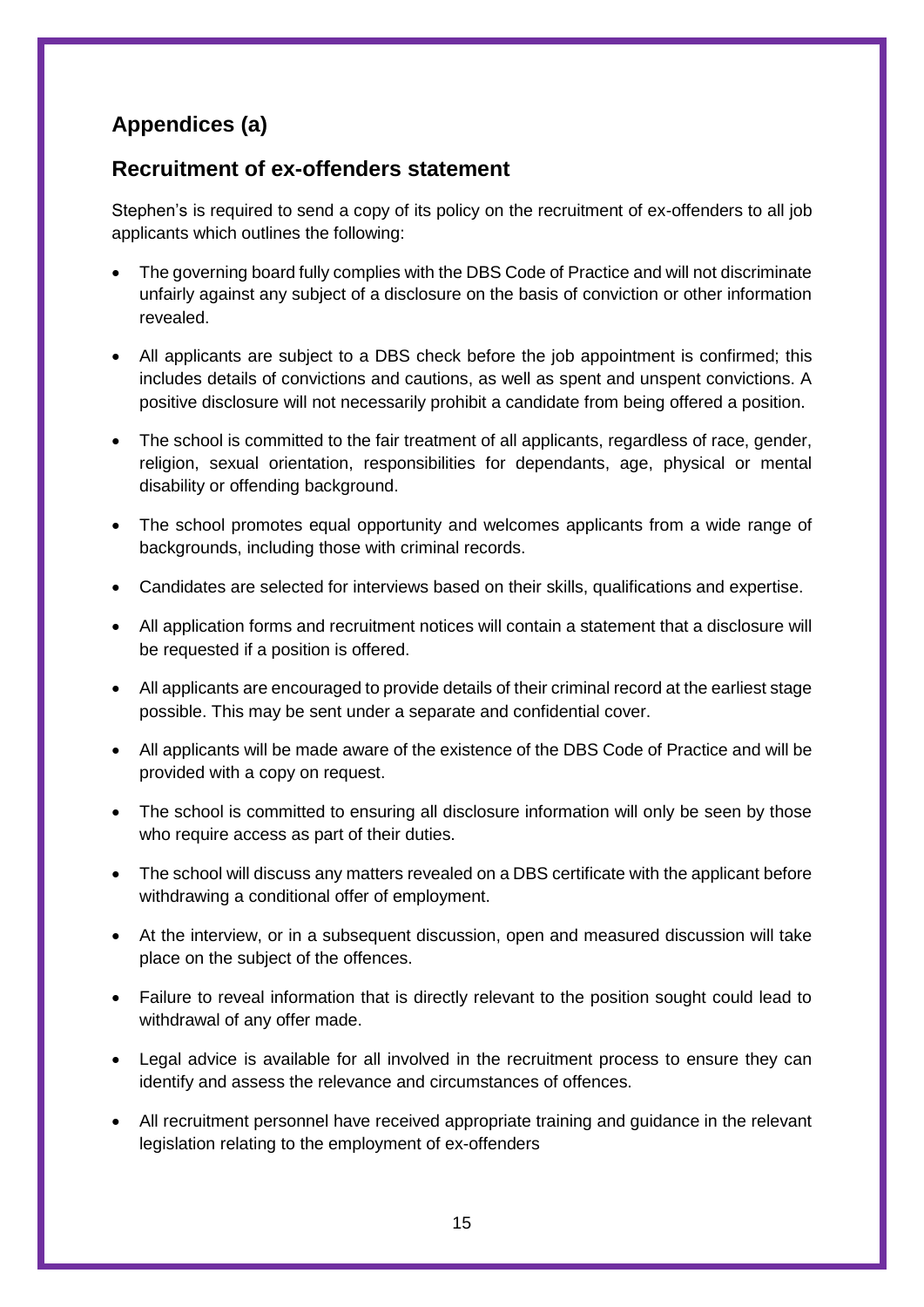# **CRIMINAL RECORD ANNUAL SELF-DISCLOSURE DECLARATION**

<span id="page-16-0"></span>**In replacement of completing a new DBS, you must now self-declare any pending prosecutions, any convictions, cautions or bind-overs, which you have had since the last check was completed.**

As your role in school involves substantial opportunity for access to children, it is therefore exempt from the Rehabilitation of Offenders Act 1974. The statement "that after a certain period of time, convictions need not be disclosed and those convictions be treated as if they never took place" **does not apply.**

Disclosure of a criminal offence need not necessarily stop you from continuing in your employment. In making this decision the Headteacher will consider the nature of the offence and take appropriate action. Failure to declare a conviction could result in summary dismissal if the discrepancy comes to light. Any information should be provided on the form below and will be kept completely confidential.

#### *Road traffic offences may be discounted. All other information will be treated in the strictest confidence.*

Failure to comply may result in disciplinary procedures.

**Declaration: I have read and understood the above statement. If I have any convictions, cautions or bind-overs to declare since my last DBS check I will supply written details of them, in a separate envelope marked 'private and confidential' with this form addressed to the School Business Manager.** 

| Have you been convicted of a criminal offence?<br>  (other than those on previous checks in school and the exclusion ■ YES / NO |  |
|---------------------------------------------------------------------------------------------------------------------------------|--|
| above)                                                                                                                          |  |

If YES: **Please give details of any criminal offences for which you have ever been convicted, cautioned or bound over, including the type of offence, date of conviction and subsequent sentence. (You will also be required to complete a Disclosure application which will be sent to the Disclosure and Barring Service).**

……………………………………………………………………………………………………………

……………………………………………………………………………………………………………

| <b>DECLARATION</b><br>$\parallel$ I declare that the above response is, to the best of my knowledge, correct. |  |  |
|---------------------------------------------------------------------------------------------------------------|--|--|
|                                                                                                               |  |  |
|                                                                                                               |  |  |
|                                                                                                               |  |  |